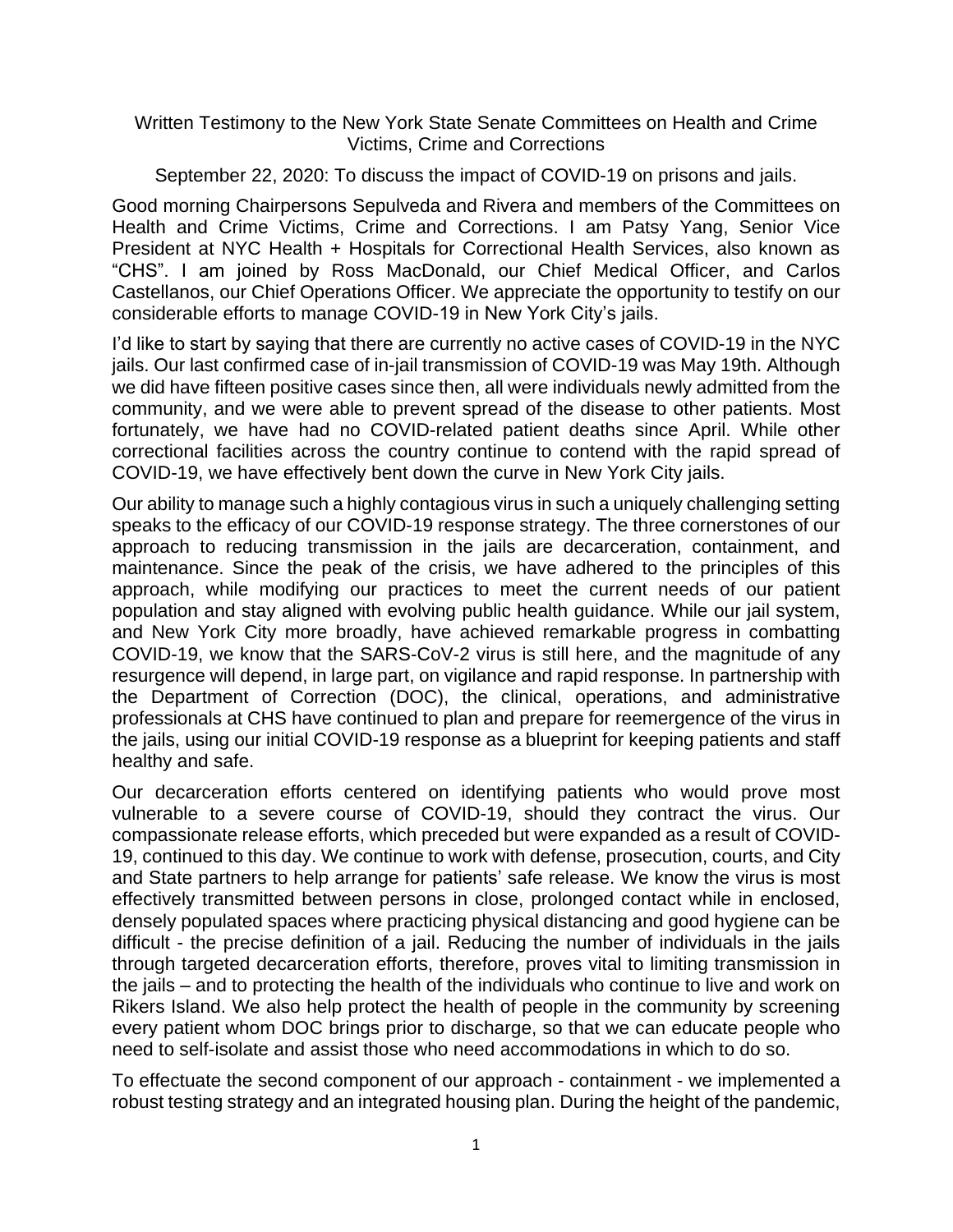we tested at a rate higher than that in the larger community. As of September 20<sup>th</sup>, 2020, we have tested approximately 5,263 patients for COVID-19. Cumulatively, 570 patients have tested positive for the virus; it is important to remember, however, that not all of these patients remain in the system and none of our current patients are actively infectious. During the last wave of the pandemic, we offered testing to symptomatic patients and patients who were asymptomatic but highly vulnerable. As of September 16<sup>th</sup>, approximately 51 percent of the individuals currently in custody have been tested for COVID-19, and our incidence rate stands at zero percent, compared to a rate of approximately one percent in New York City.

As you may be aware, CHS has not been immune to the delays the City and, in fact, the country, has experienced in testing turn-around-times. While testing is just one component of our COVID-19 response strategy, the data helps to inform decisions about housing placements and clinical care, and it is critical that we receive timely results. As of yesterday, September 21, CHS has moved to the Pandemic Response Lab, a new City laboratory that will help the City process test results within 24-48 hours. We're confident that this new testing infrastructure will significantly improve turn-around-times in our system and help to streamline processes overall.

With no current transmission within the jails, we are now focused on universally testing all individuals entering the system, regardless of symptoms. All newly admitted patients are quarantined until they test negative and/or show no symptoms over the course of 14 days. Like our testing strategy, our housing model remains nimble enough to respond to the dynamic nature of the virus. At the beginning of the pandemic, we worked with DOC to adapt and expand our concept of therapeutic housing units - creating a new designation of therapeutic housing for patients on the COVID spectrum, based on clinical need and status. Our housing plan, which included the use of the 98-bed Communicable Disease Unit (CDU), separately housed patients who were highly vulnerable to severe course of disease, should they contract COVID-19; patients known to have been exposed (asymptomatic); patients exhibiting COVID-like symptoms; and confirmed COVID-19 cases. Given the current state in the jails, most of these special housing designations have been suspended – but they are ready to be reactivated when and if the need arises, as we did during the height of the crisis.

Since SARS-CoV-2 was identified in the jails, we have continued to modify our twopronged containment strategy of testing and housing to best meet the needs of our patients and our evolving understanding of this disease. Additionally, we continue to monitor patients and staff for signs of the disease, including COVID-specific patient screening at every contact point within the criminal justice process: at pre-arraignment, admission, clinical encounters, and discharge.

Through the third component of our approach – maintenance - we have continued to provide access to health care services while adhering to physical distancing protocols in our clinics and waiting rooms. We have maintained access to medical, nursing, and mental health services, in addition to ongoing substance-use treatment. Maintaining the health of our patients is critical to helping patients best fend off the disease and to fight its worst effects, should they contract the virus. During the pandemic, we also expanded our already pioneering use of technology. Our years of experience and our infrastructure allowed us to use telehealth video connections to minimize interruptions in care. Working